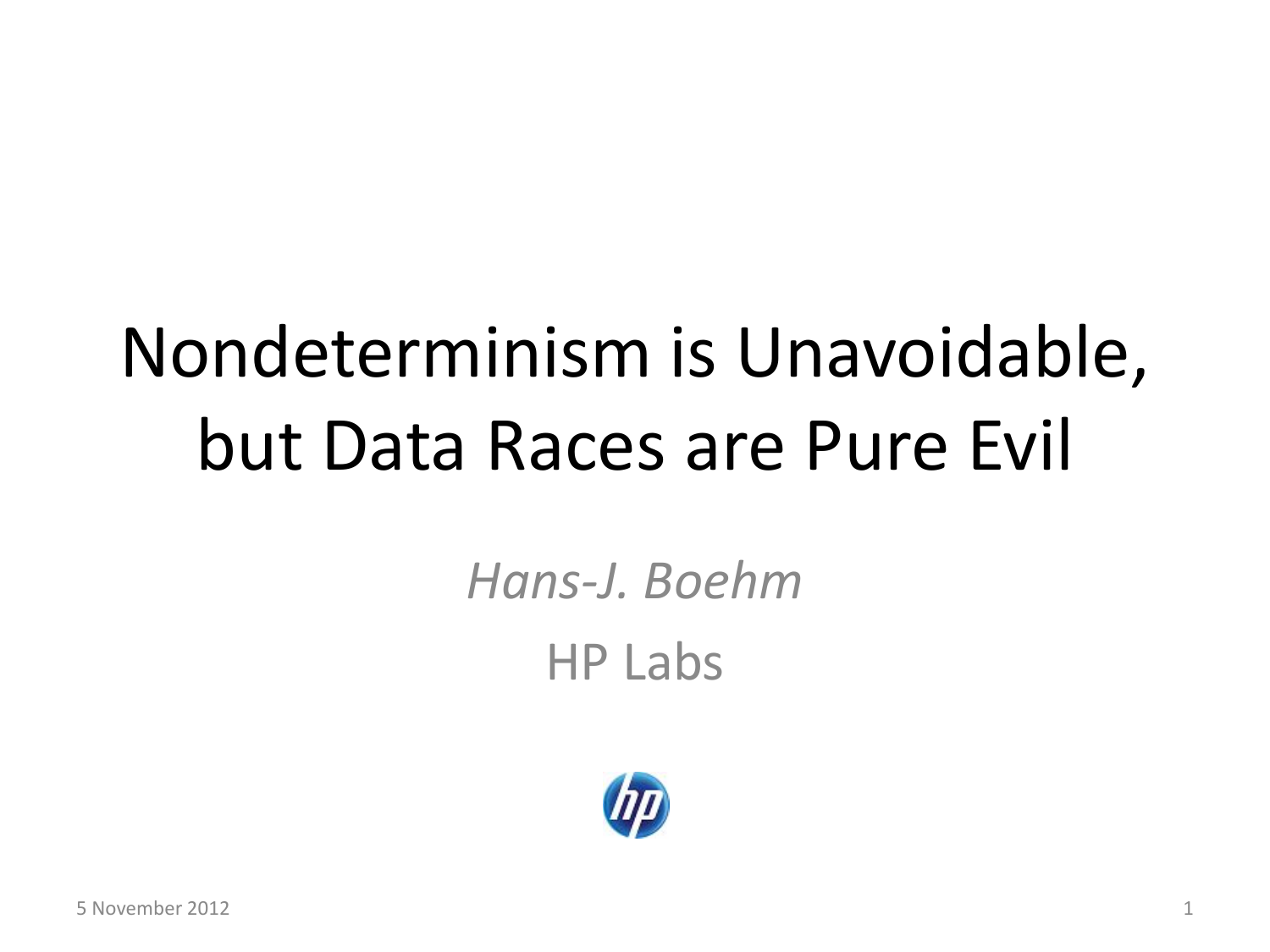### Low-level nondeterminism is pervasive

- $\bullet$  E.g.
	- Atomically incrementing a global counter is nondeterministic.
		- Which is unobservable if only read after threads are joined.
	- Memory allocation returns nondeterministic addresses.
		- Which usually doesn't matter.
		- But sometimes does.
	- Same for any other resource allocation.
- Harder to debug, but helps test coverage.
- These are races of a sort,
	- *but not data races*

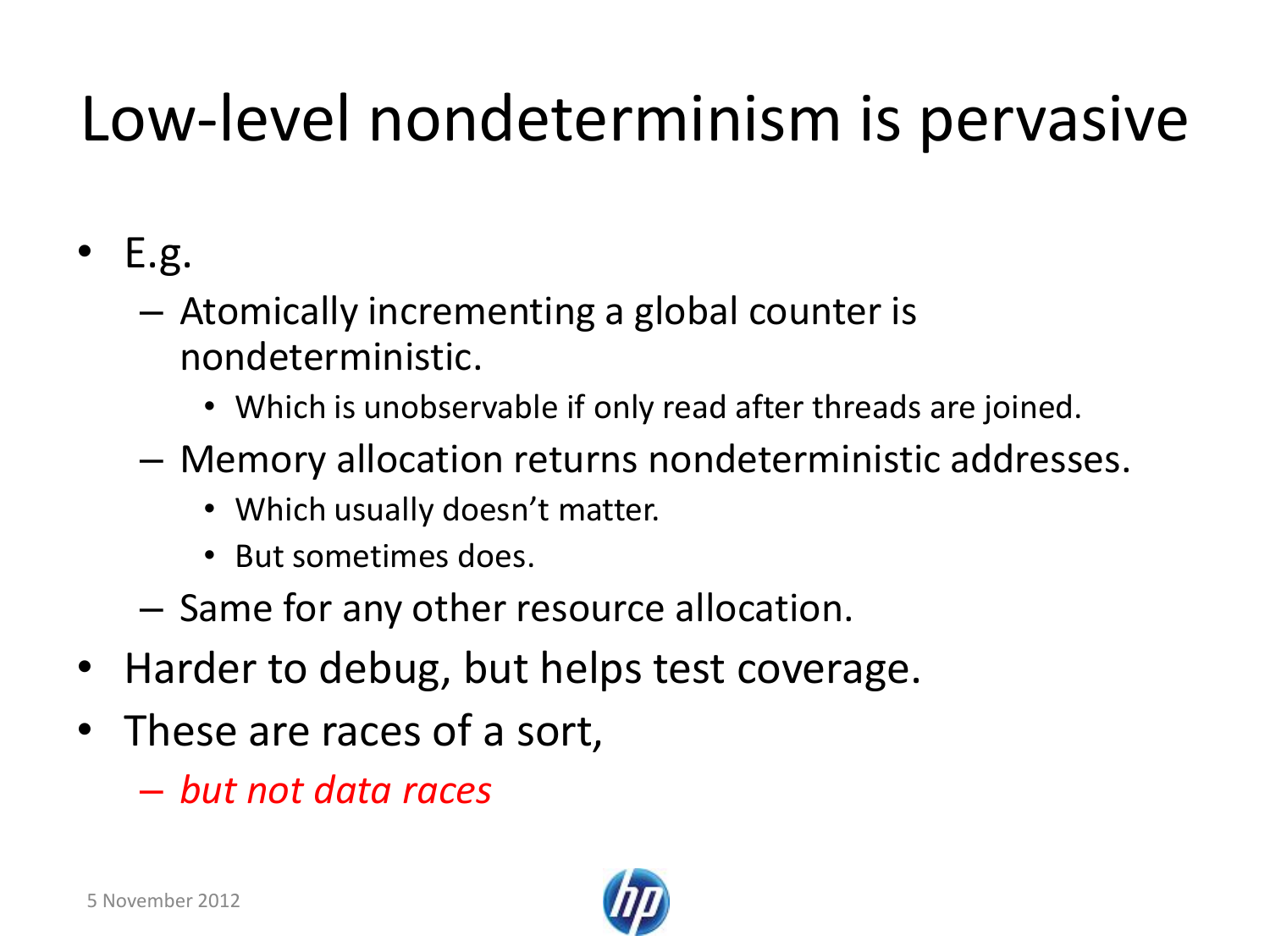### Data Races

- Two memory accesses conflict if they
	- access the same memory location, e.g. variable
	- at least one access is a store
- A program has a data race if two *data* accesses
	- conflict, and
	- can occur simultaneously.
		- simultaneous = different threads and unordered by synchronization
- A program data-race-free (on a particular input) if no sequentially consistent execution results in a data race.

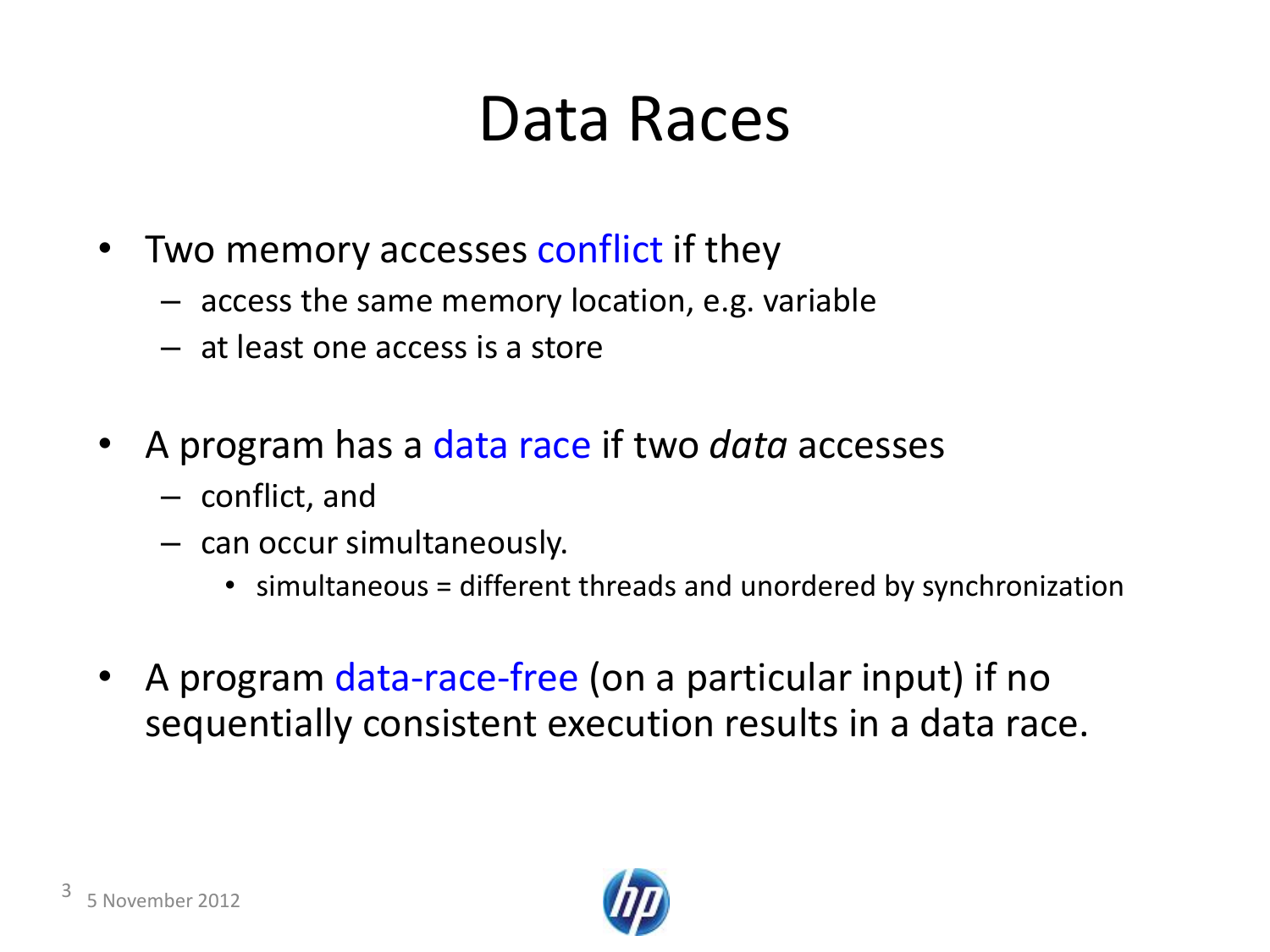### November 2010 CACM Technical Perspective

• **"Data races are evil with no exceptions."**

**-** Sarita Adve, technical perspective for Goldilocks and FastTrack papers on data race detection.

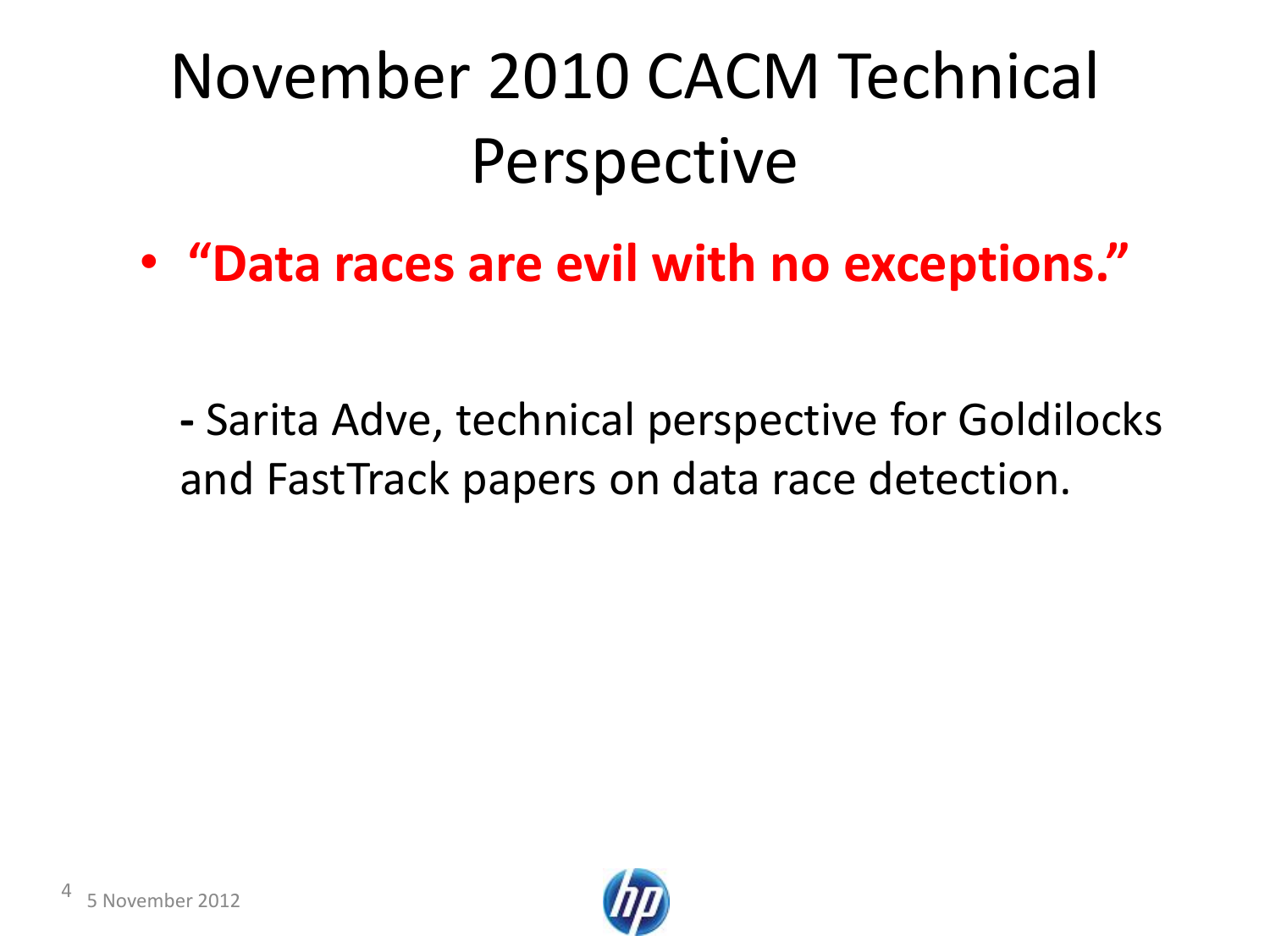### Data Races are Evil, because:

- They are errors or poorly defined in all mainstream multithreaded programming languages.
	- Treated like subscript errors in C11, C++11, pthreads, Ada83, OpenMP, ...
- May unpredictably break code in practice.
	- Now or when you recompile, upgrade your OS, or …
- Are easily avoidable in C11 & C++11.
- Don't improve scalability significantly.
	- Even if the code still works.

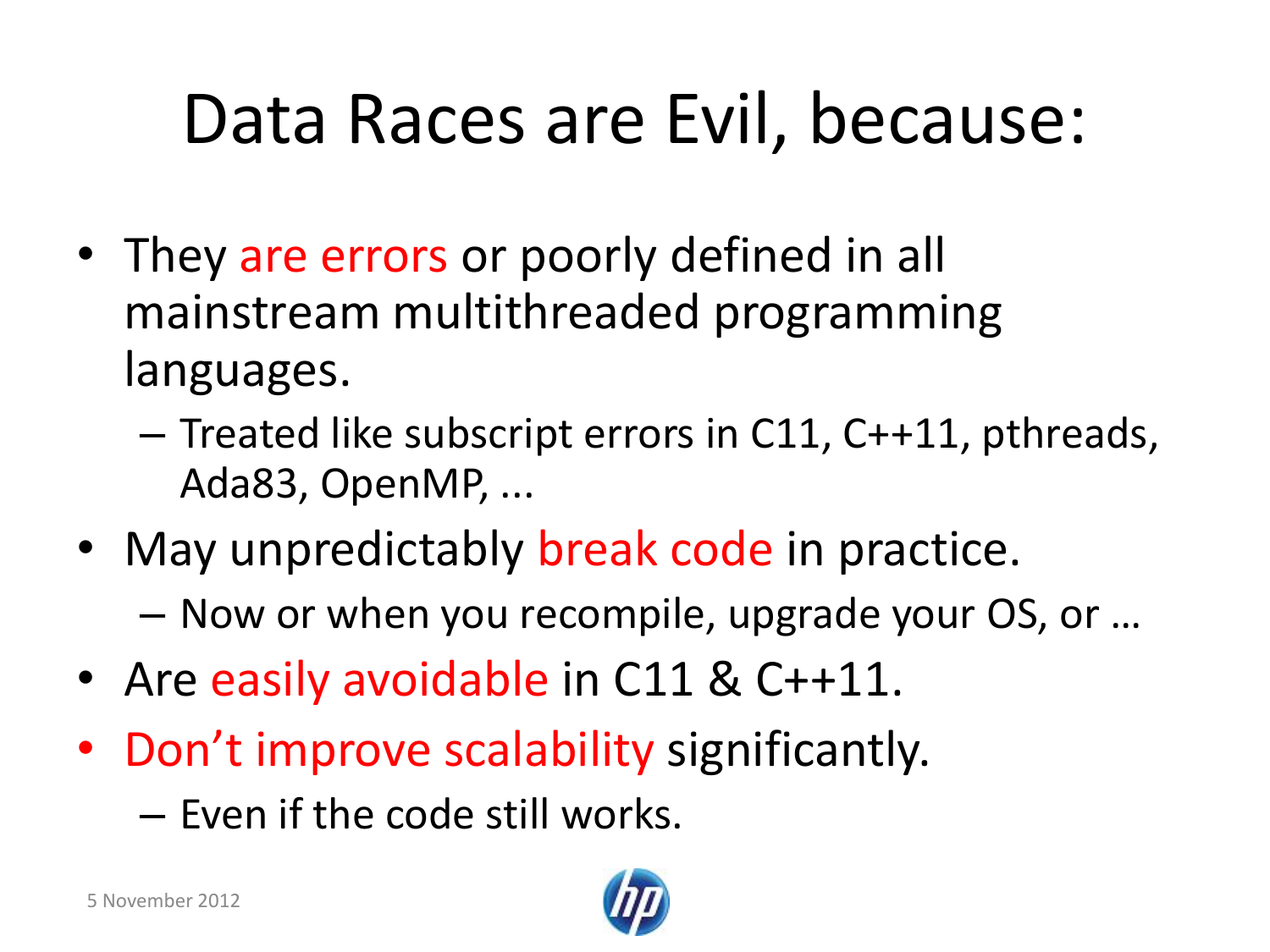# $C++ 2011 / C1x$

• [C++ 2011 1.10p21] The execution of a program contains a *data* race if it contains two conflicting actions in different threads, at least one of which is not atomic, and neither happens before the other. Any such data race results in undefined behavior.

*Data races are errors!*

(and you get atomic operations to avoid them)

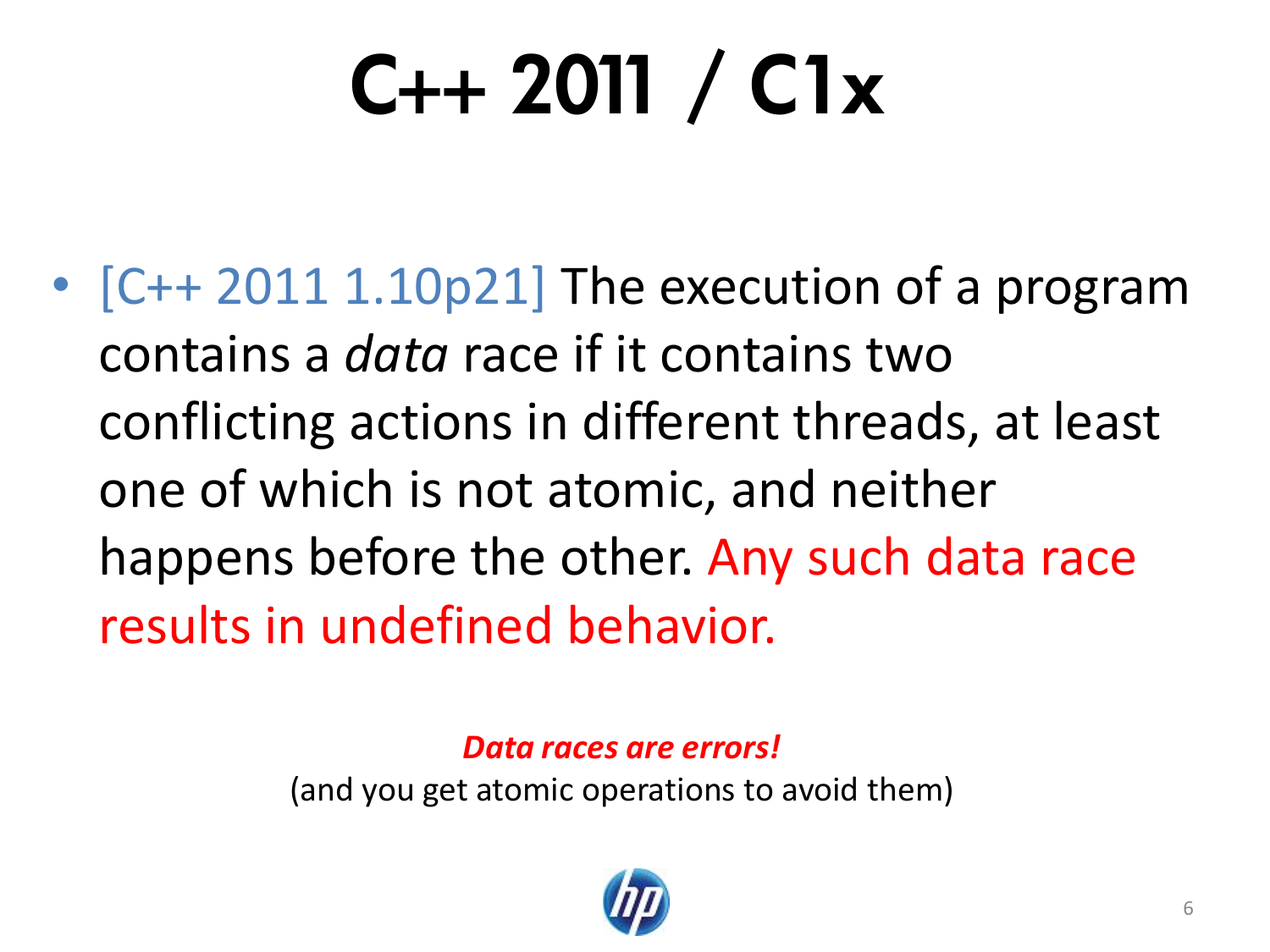# Ada 83

- [ANSI-STD-1815A-1983, 9.11] For the actions performed by a program that uses shared variables, the following assumptions can always be made:
	- If between two synchronization points in a task, this task reads a shared variable whose type is a scalar or access type, then the variable is not updated by any other task at any time between these two points.
	- If between two synchronization points in a task, this task updates a shared variable whose task type is a scalar or access type, then the variable is neither read nor updated by any other task at any time between these two points.
- The execution of the program is erroneous if any of these assumptions is violated.

*Data races are errors!*

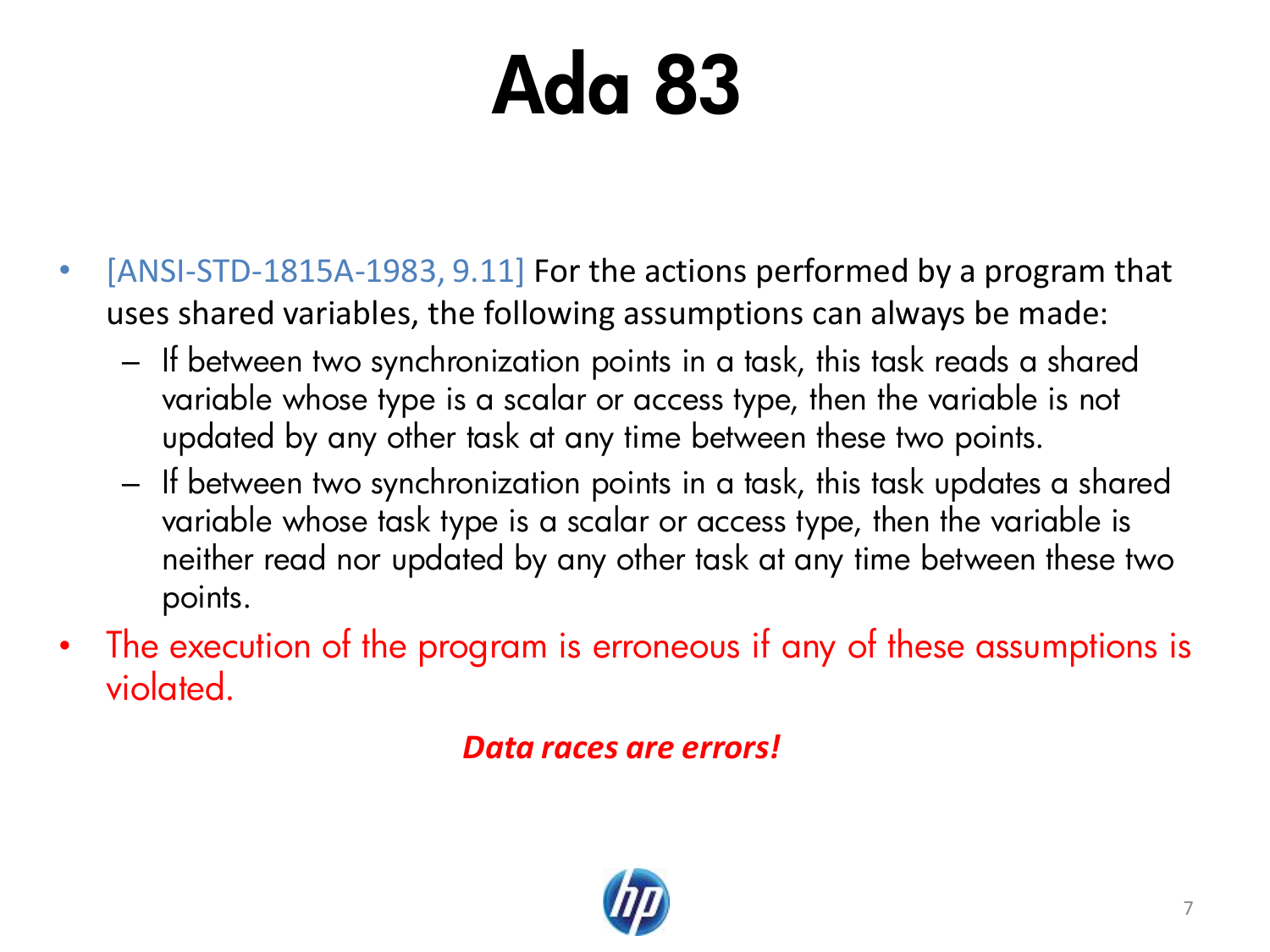# Posix Threads Specification

• [IEEE 1003.1-2008, Base Definitions 4.11; dates back to 1995] Applications shall ensure that access to any memory location by more than one thread of control (threads or processes) is restricted such that no thread of control can read or modify a memory location while another thread of control may be modifying it.

*Data races are errors!*

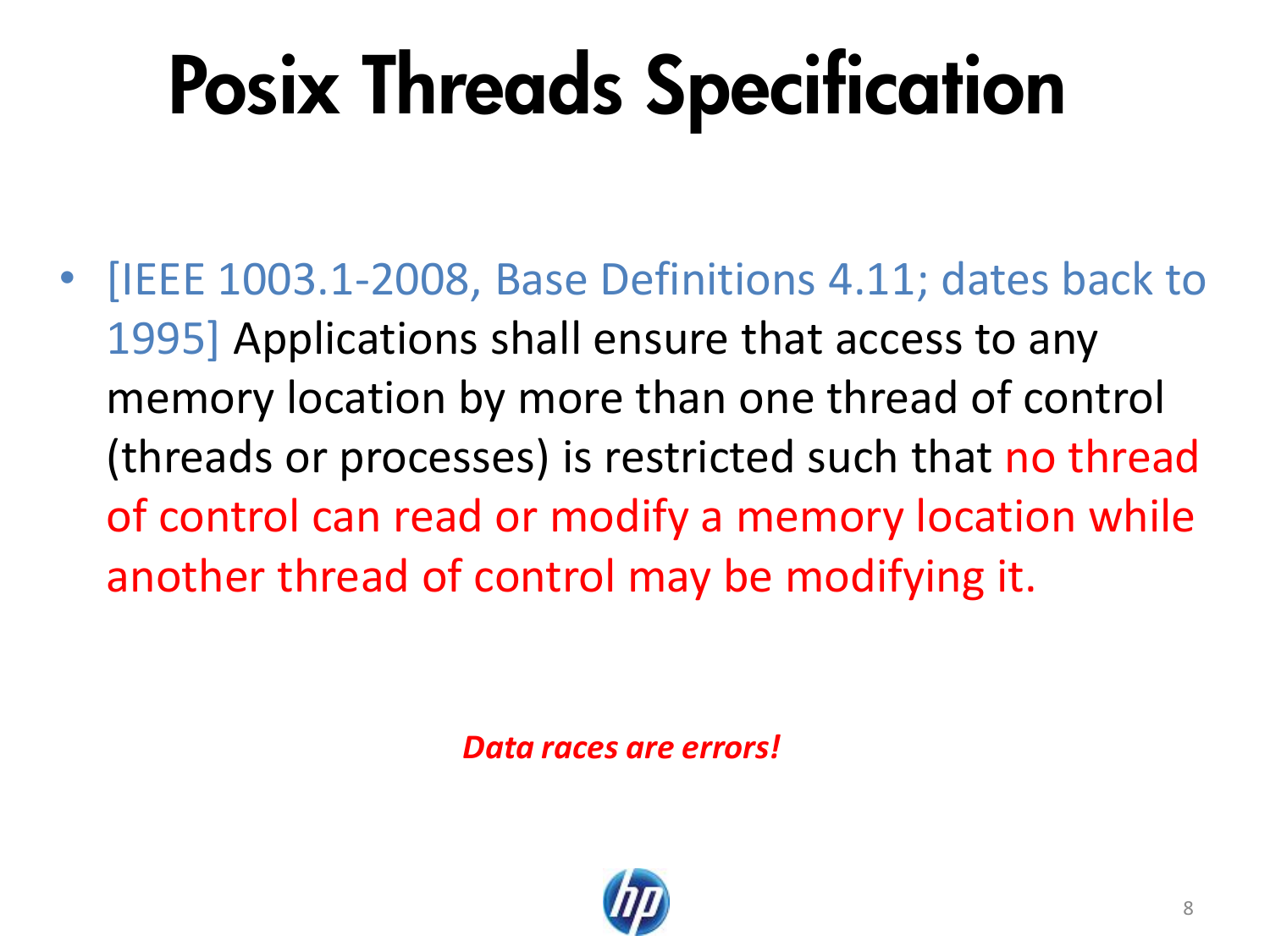

#### Data races are not errors. But we don't really know what they really mean. (e.g. [Sevcik, Aspinall ECOOP 2008])

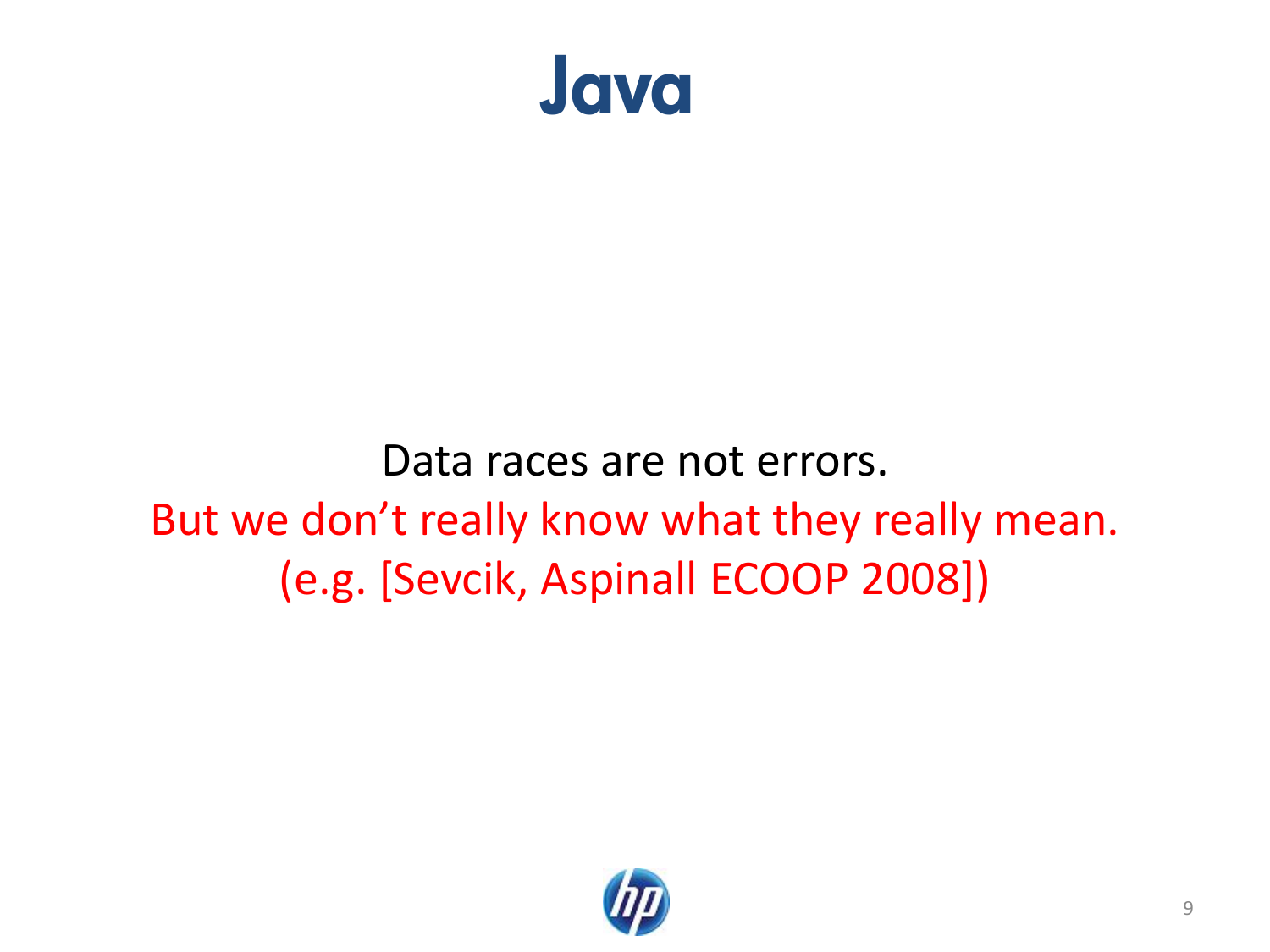# Absence of data races guarantees sane semantics



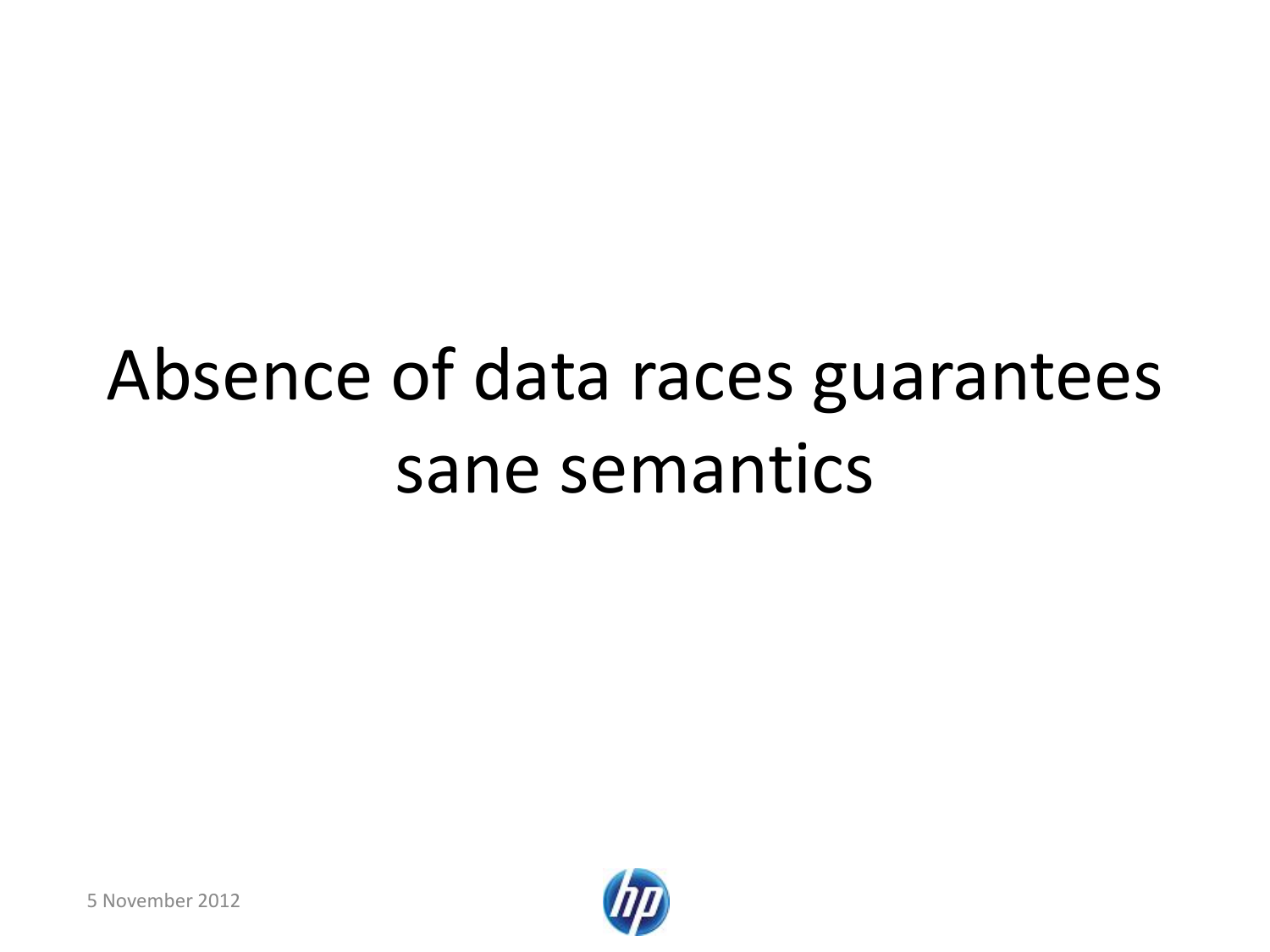## But does it really matter in practice?

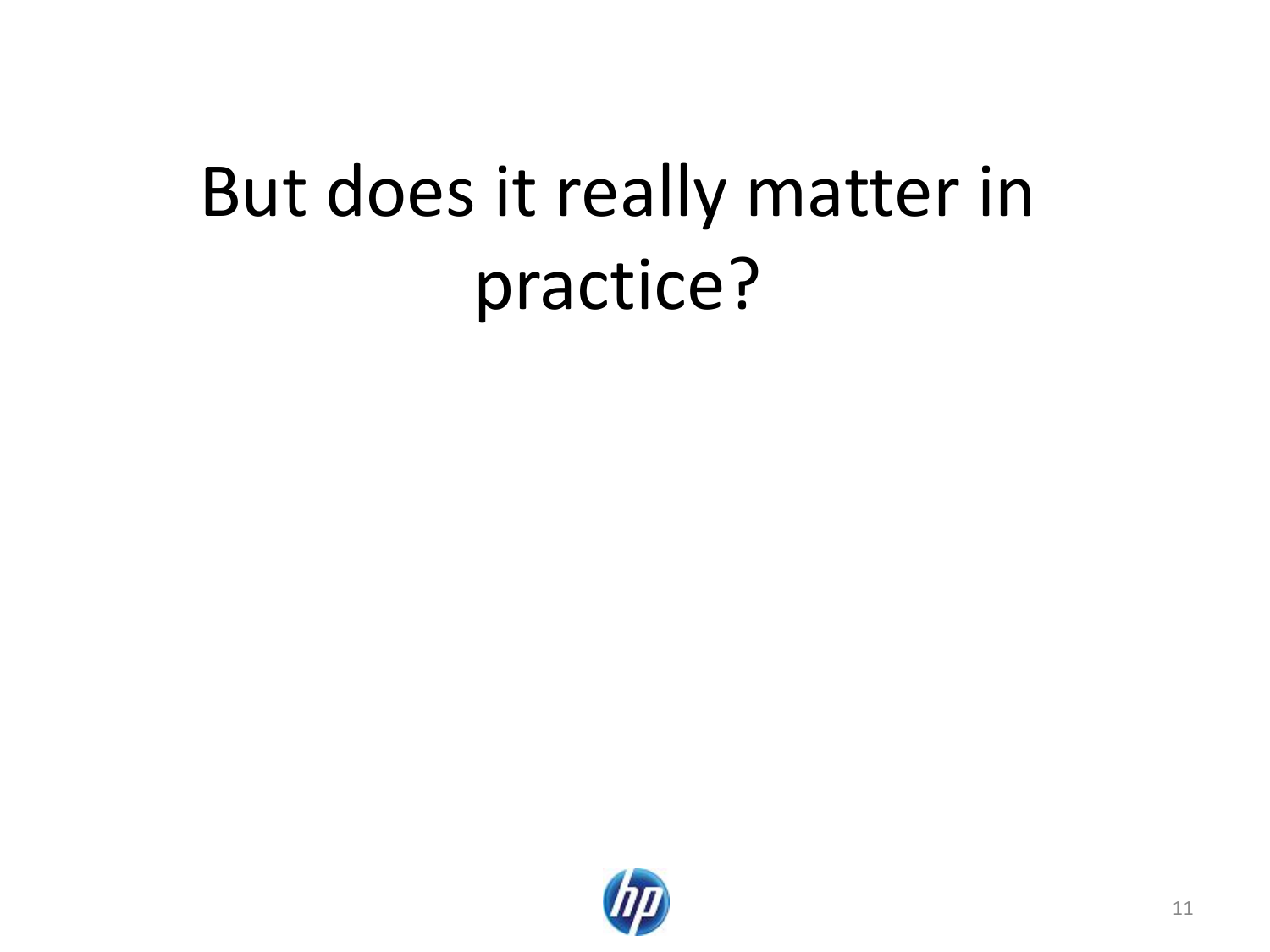### Code breakage example

bool done; int x;

*Thread 1: Thread 2:*

 $x = 42;$ done = true; while (!done) {}  $assert(x == 42)$ ;

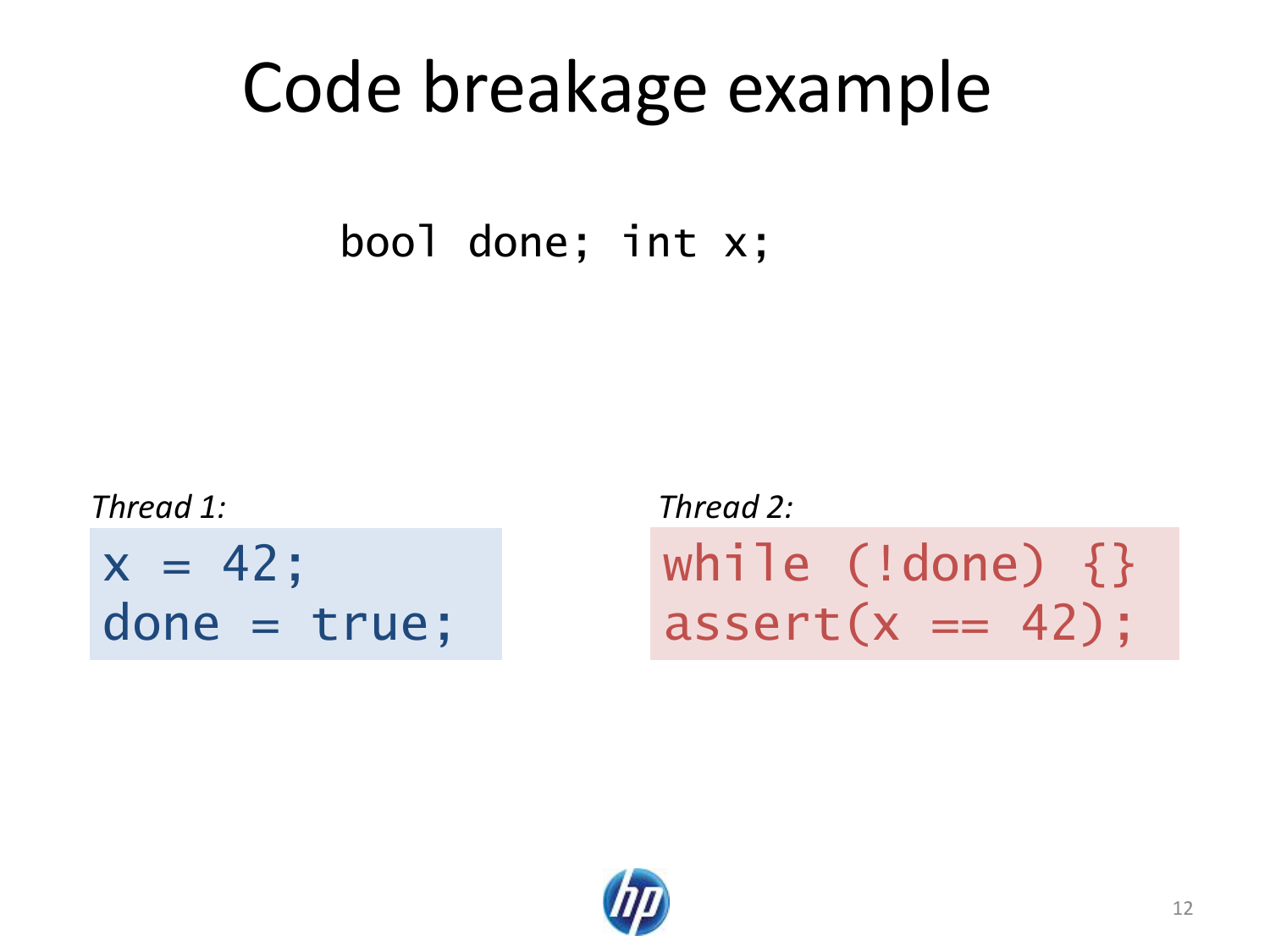# Code breakage example (2)

bool done; int x;

 $x = 42;$ done = true;

tmp = done; while  $(l$ tmp)  $\{\}$  $assert(x == 42);$ *Thread 1: Thread 2:* while (!done) {}  $assert(x == 42)$ ;

Compiler

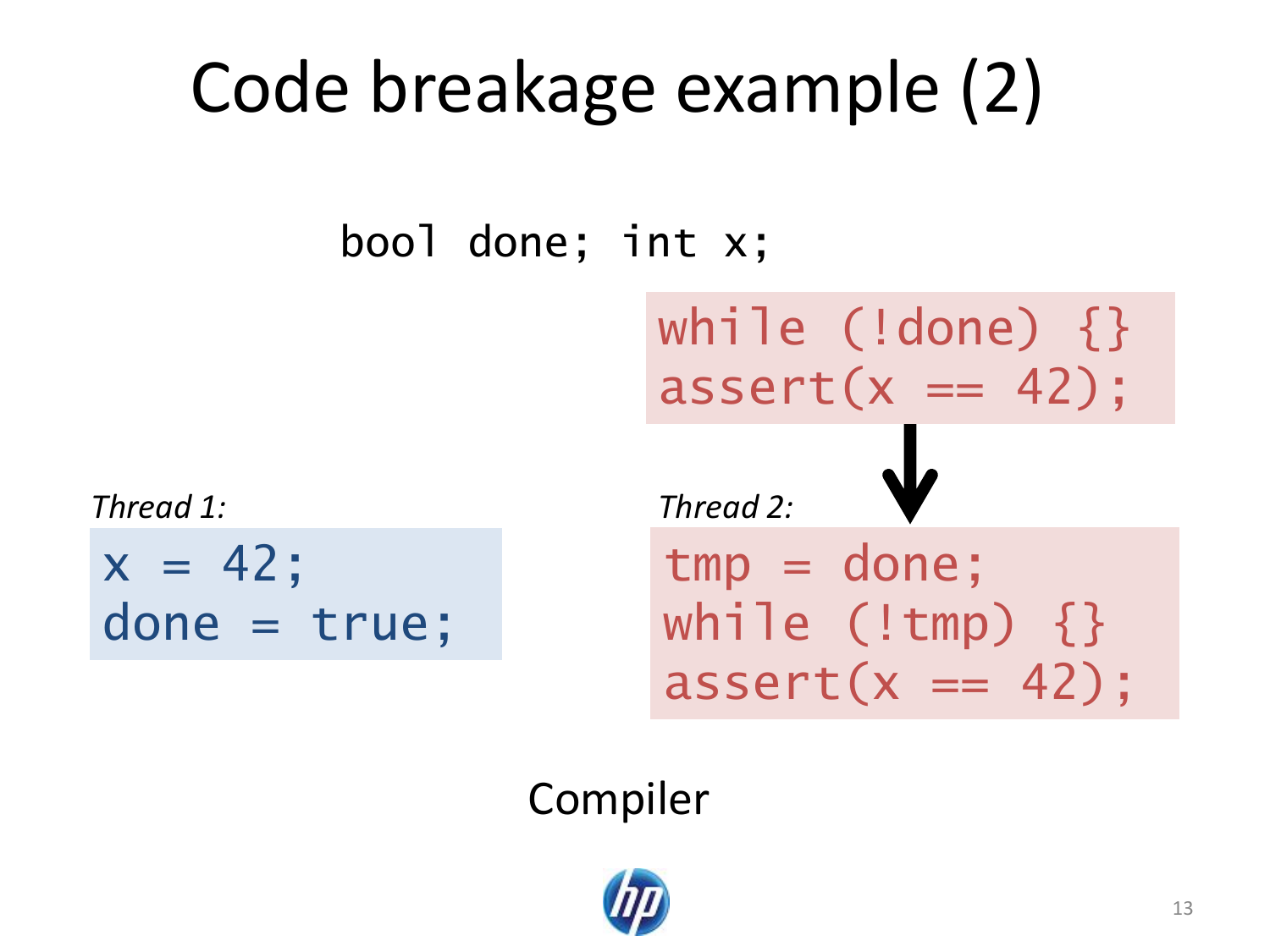# Code breakage example (3)

bool done; int x;

done = true;  $x = 42$ ; *Thread 1: Thread 2:*  $x = 42$ ; done = true;

while (!done) {}  $assert(x == 42)$ ;

#### Compiler, ARM, POWER

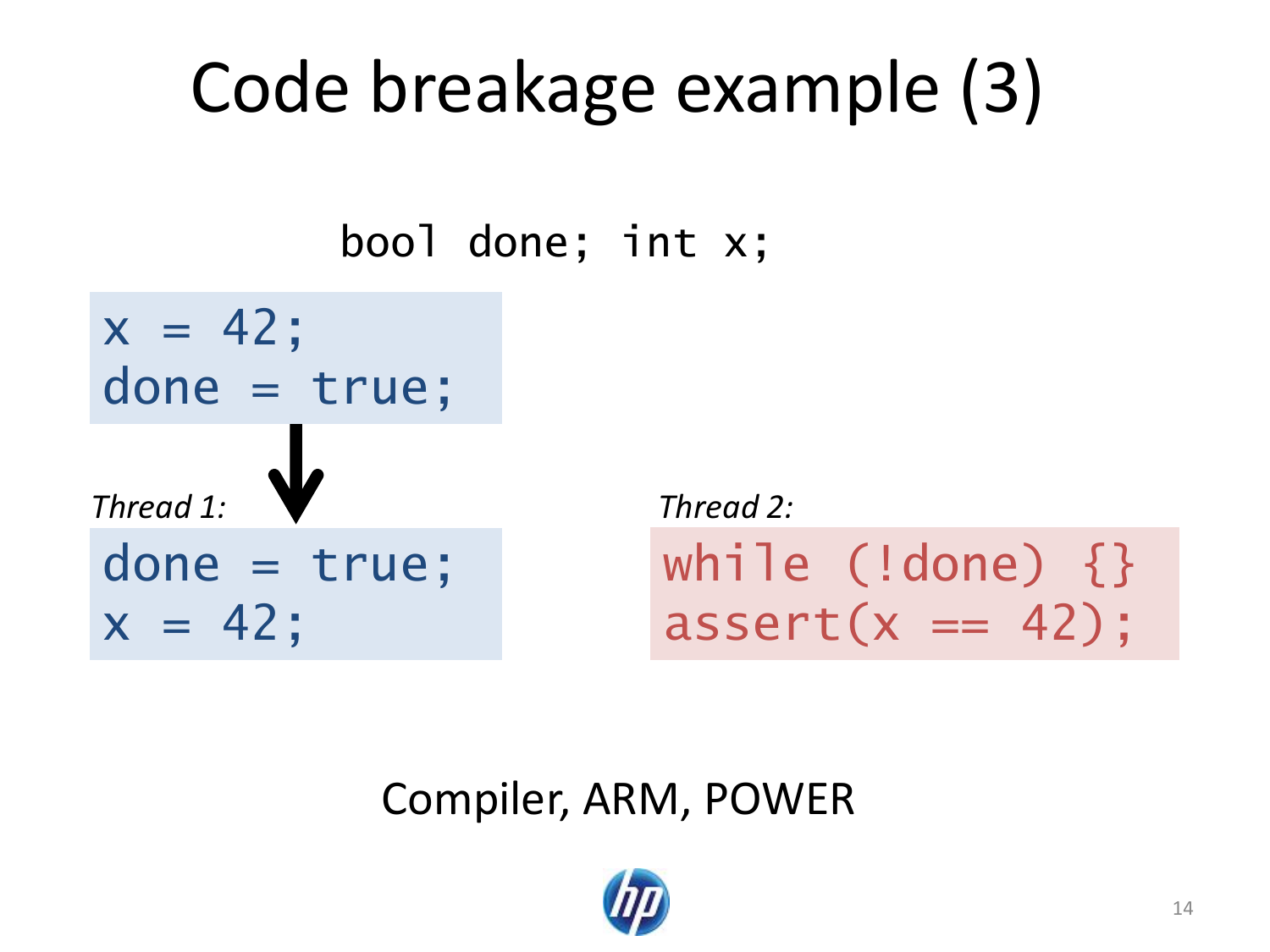# Code breakage example (4)

bool done; int x;

Load of x precedes final load of done

*Thread 1: Thread 2:*

 $x = 42;$ done = true; while (!done) {}  $assert(x == 42)$ ;

#### ARM, POWER

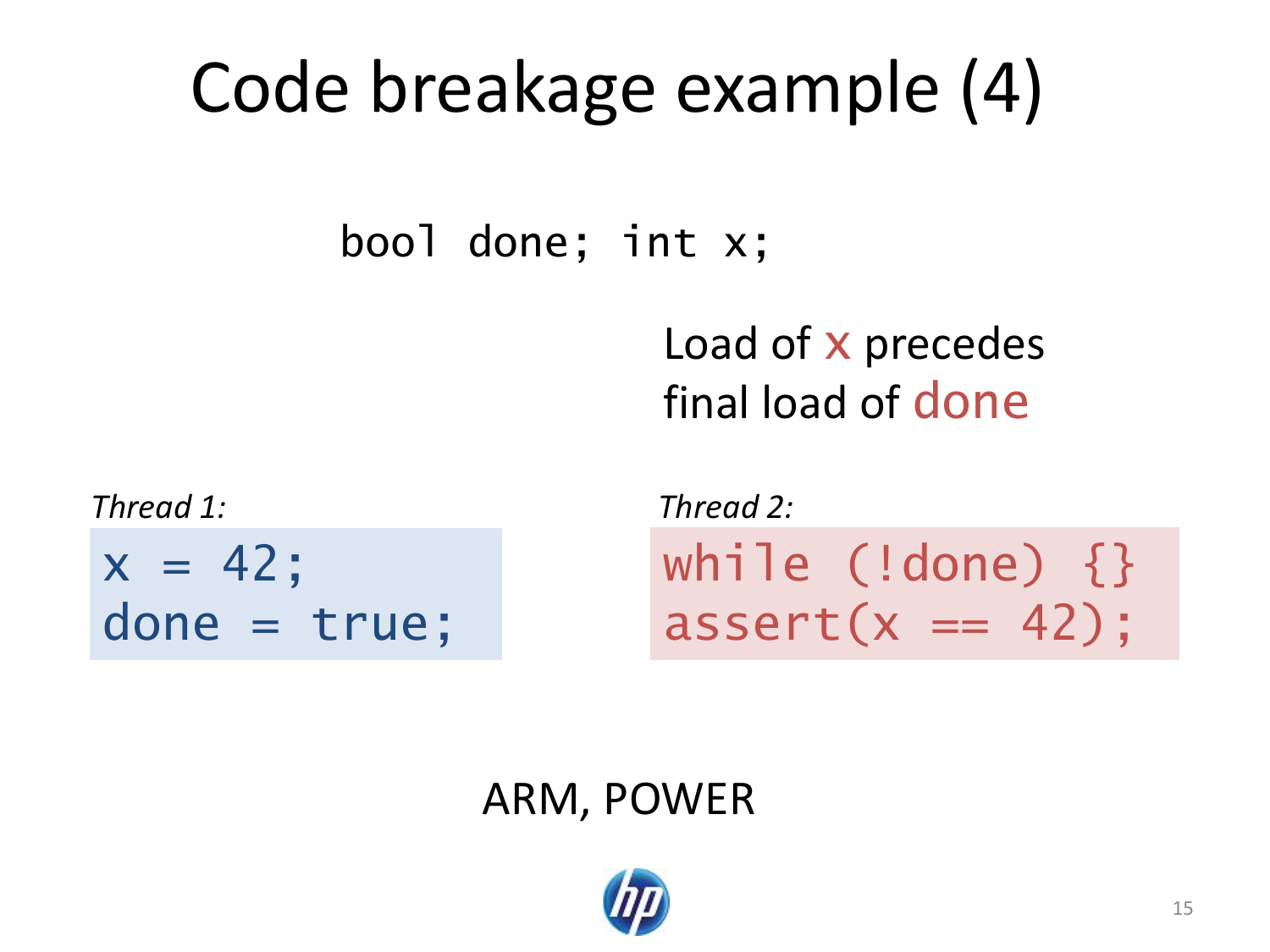### Another code breakage example

```
{
  bool tmp = x; // racy load
  if (tmp)
      launch_missile = true;
  …
  if (tmp && no_incoming)
     launch_missile = false;
}<br>}
```
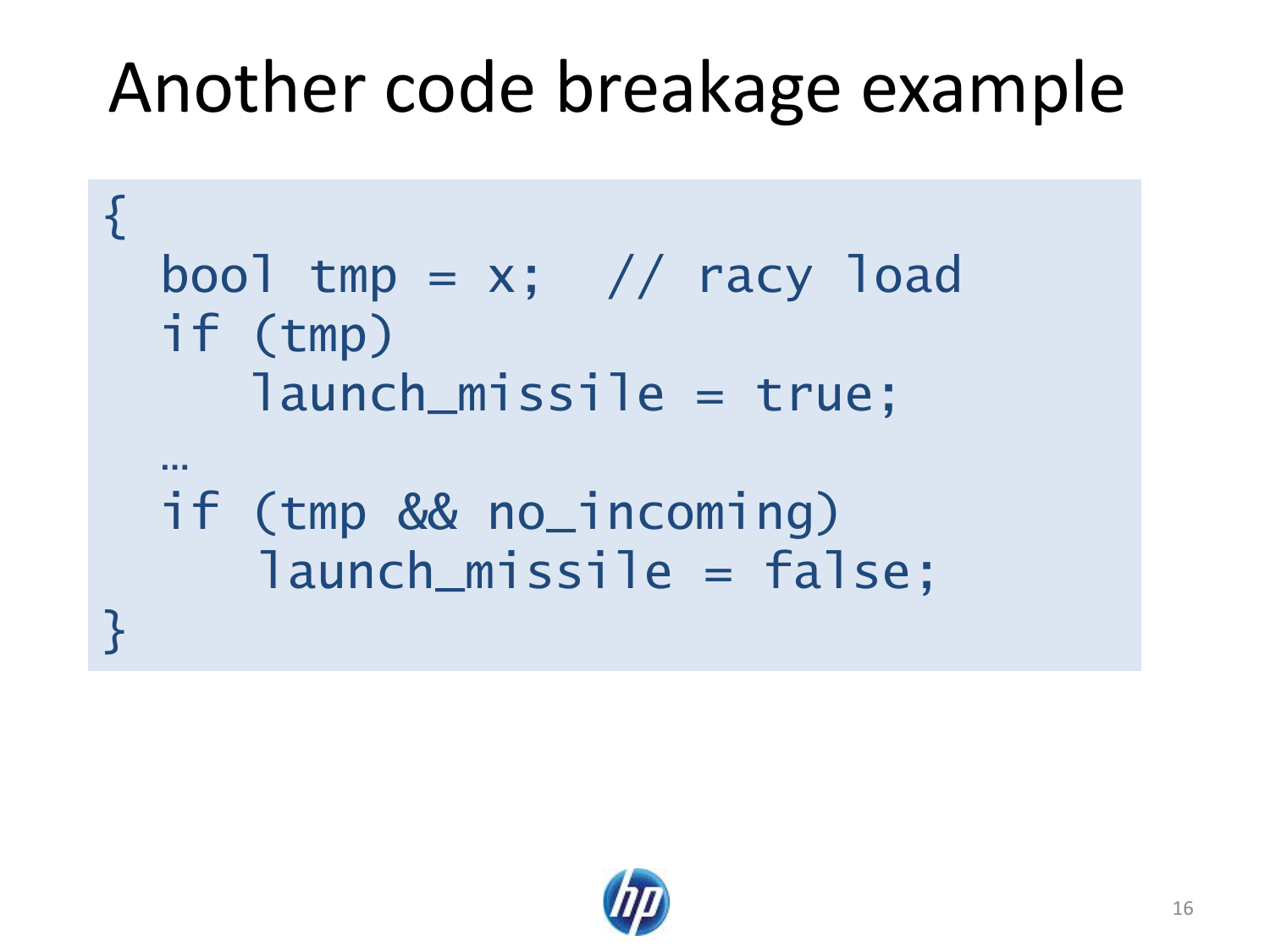### Another code breakage example

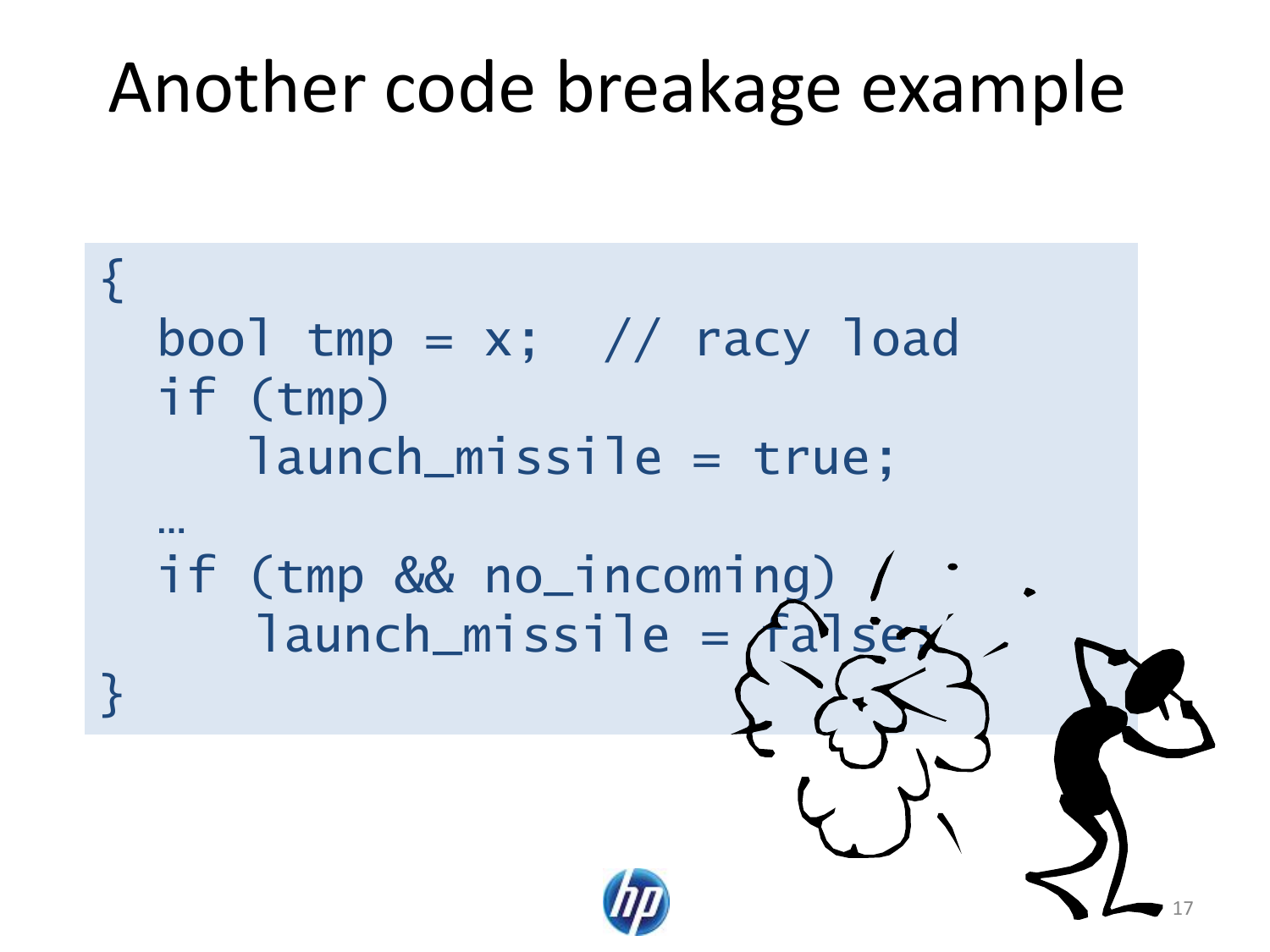# Other "misoptimizations"

- Reading half a pointer.
- Reading uninitialized method table pointer.
- See HotPar '11 paper.
	- Even redundant writes can fail.

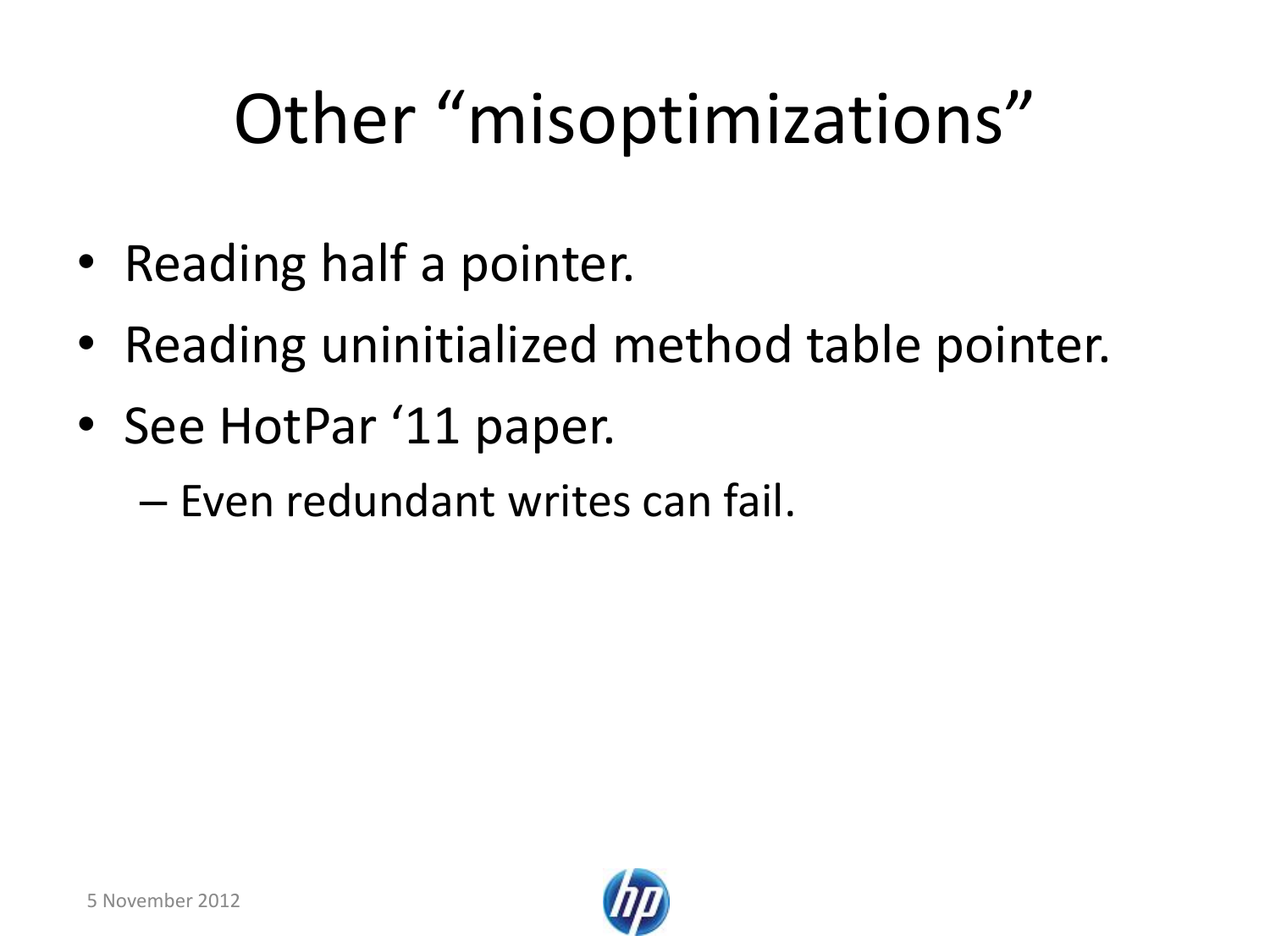### But if it works, does it help performance?

- C11 and C++11 have two main ways to avoid data races:
	- 1. Locks
	- 2. atomic objects
		- Indivisible operations.
		- Treated as synchronization; don't create data races.
		- Warns compiler of the race.

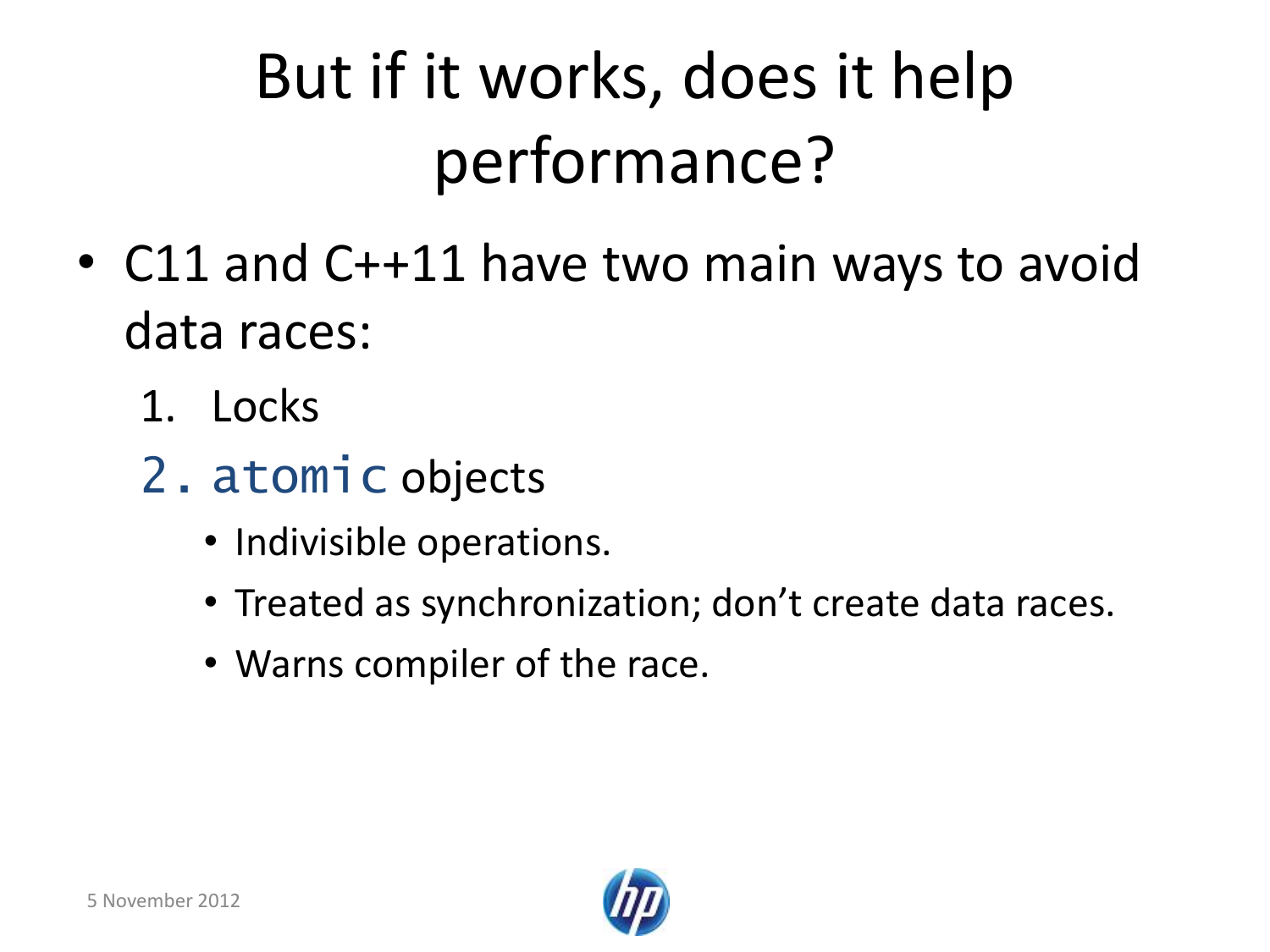### Code breakage example fixed (1)

atomic<bool> done; int x;

*Thread 1: Thread 2:*

 $x = 42;$ done = true; while (!done) {}  $assert(x == 42)$ ;

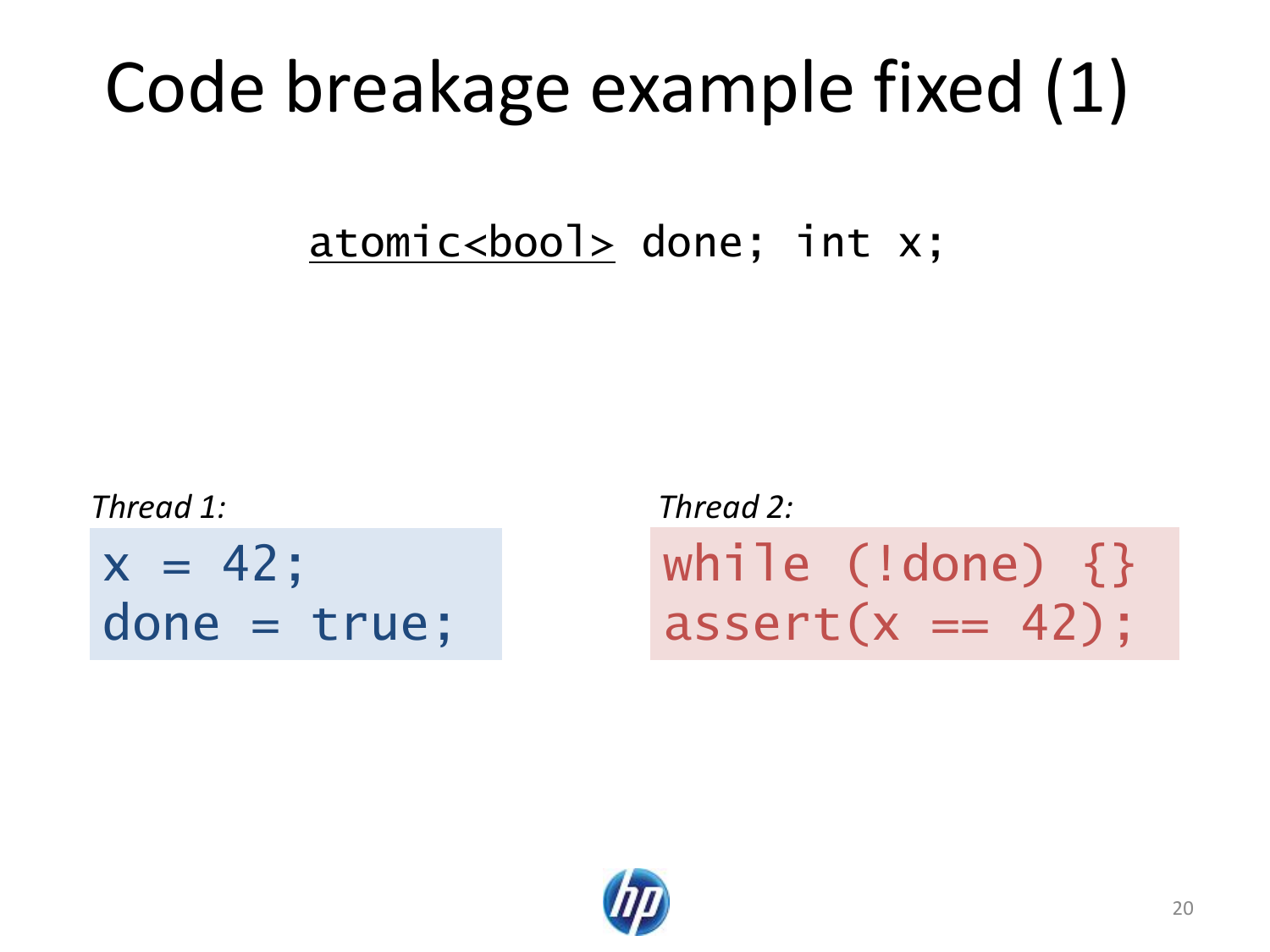### Code breakage example fixed (2)

atomic<bool> done; int x;

#### *Thread 1: Thread 2:*

 $x = 42$ ; done.store(true, memory\_order\_release);

while (!done.load( memory\_order\_acquire) {}  $assert(x == 42);$ 

Complex, and dangerous but much simpler and safer than data races

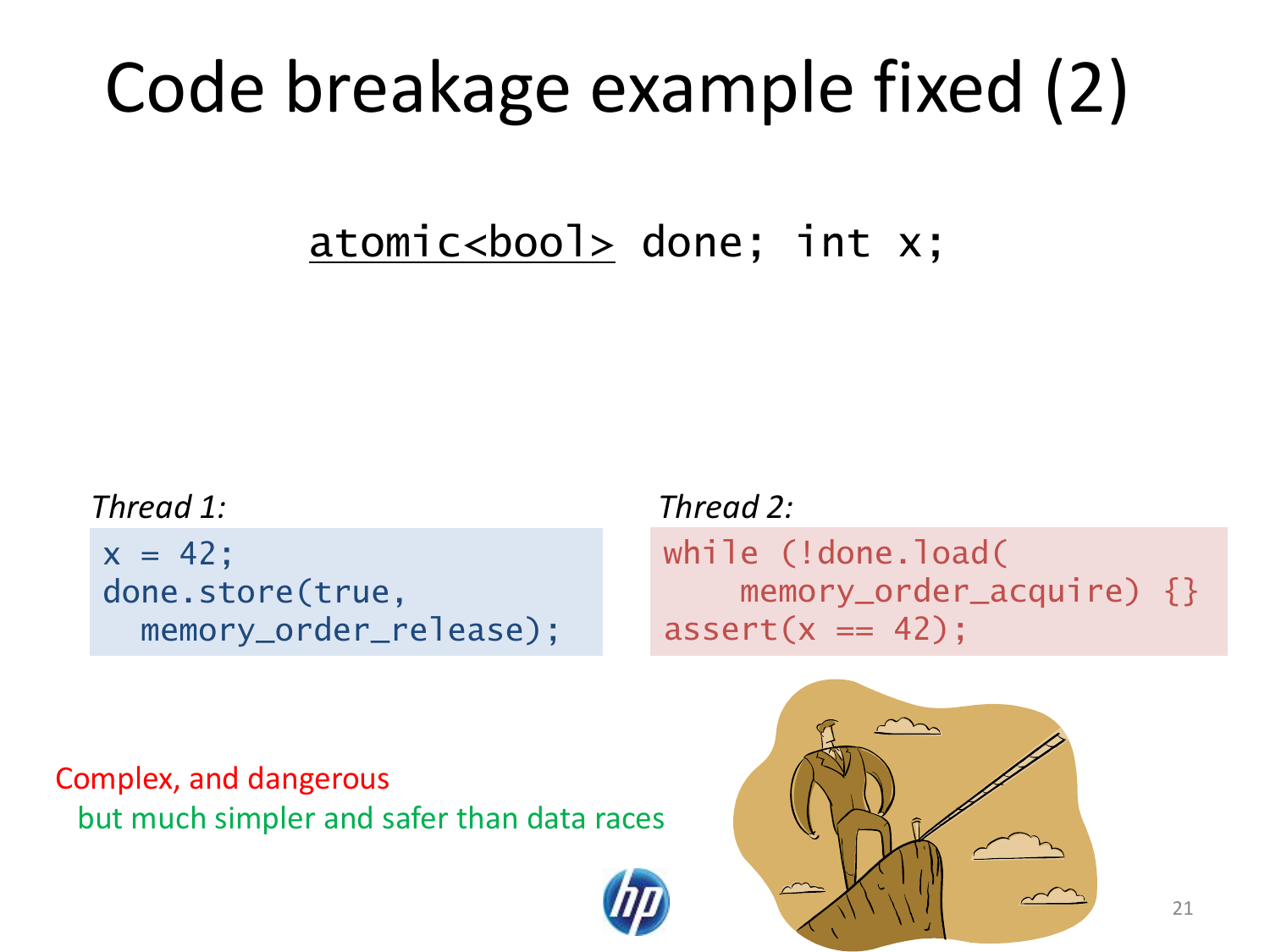# So how much does synchronization cost?

- Architecture dependent.
- On X86:
	- Atomic stores with any ordering constraint except default memory\_order\_seq\_cst impose only mild compiler constraints.
		- If data races work, they can probably generate the same code.
	- Atomic loads impose only mild compiler constraints.

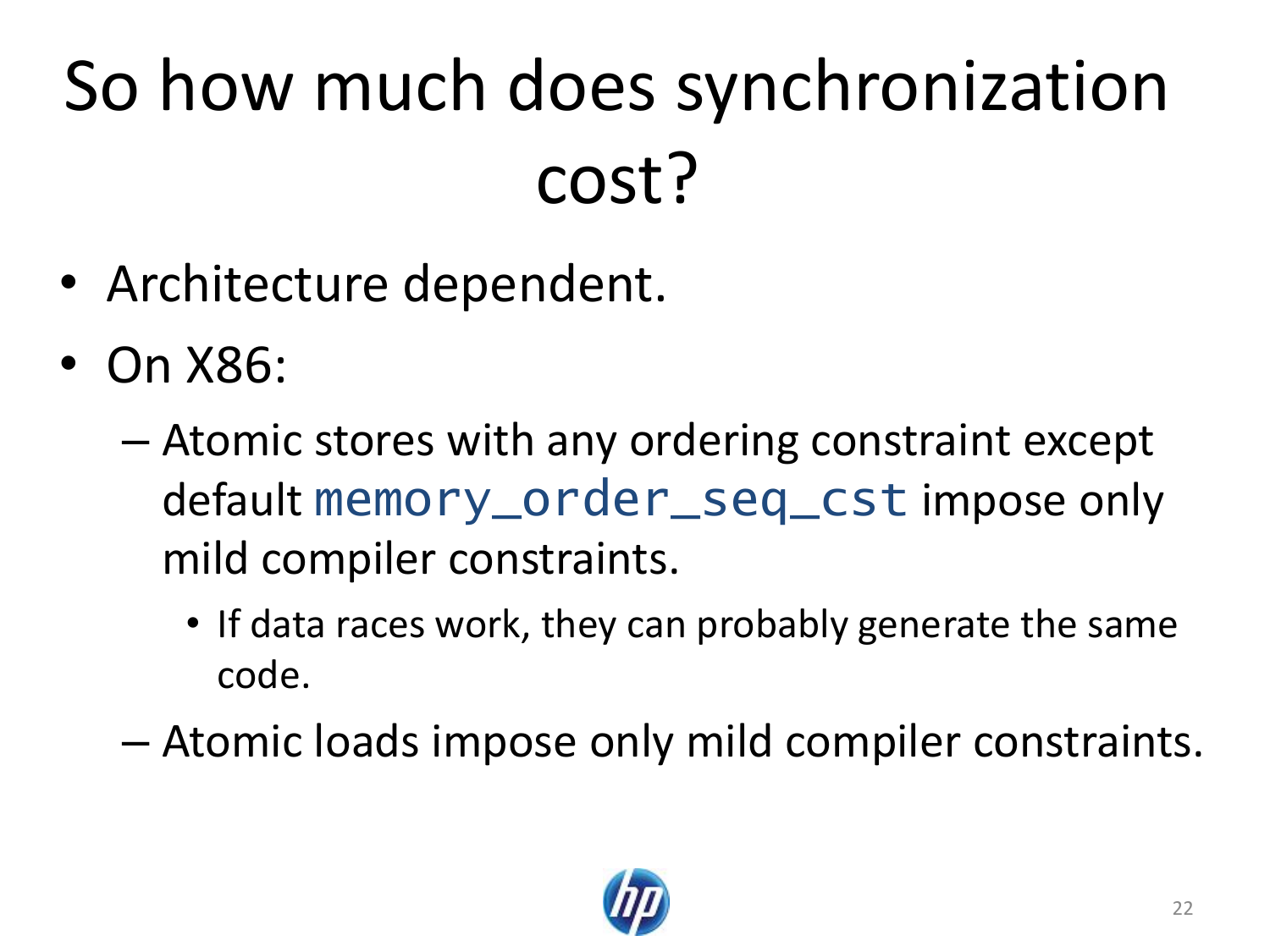# So how much does "non-free" synchronization cost?

- Locking read-only critical sections can be expensive.
	- Adds cache contention where there was none.
	- And contention is the real scalability issue.
	- *But if races "work", then atomics work better.*
	- And on X86 atomic reads are "free".
	- And there are cheaper ways to handle read-only "critical sections" (seqlocks, RCU). See my MSPC '12 paper.
- Here we focus on critical sections that write.

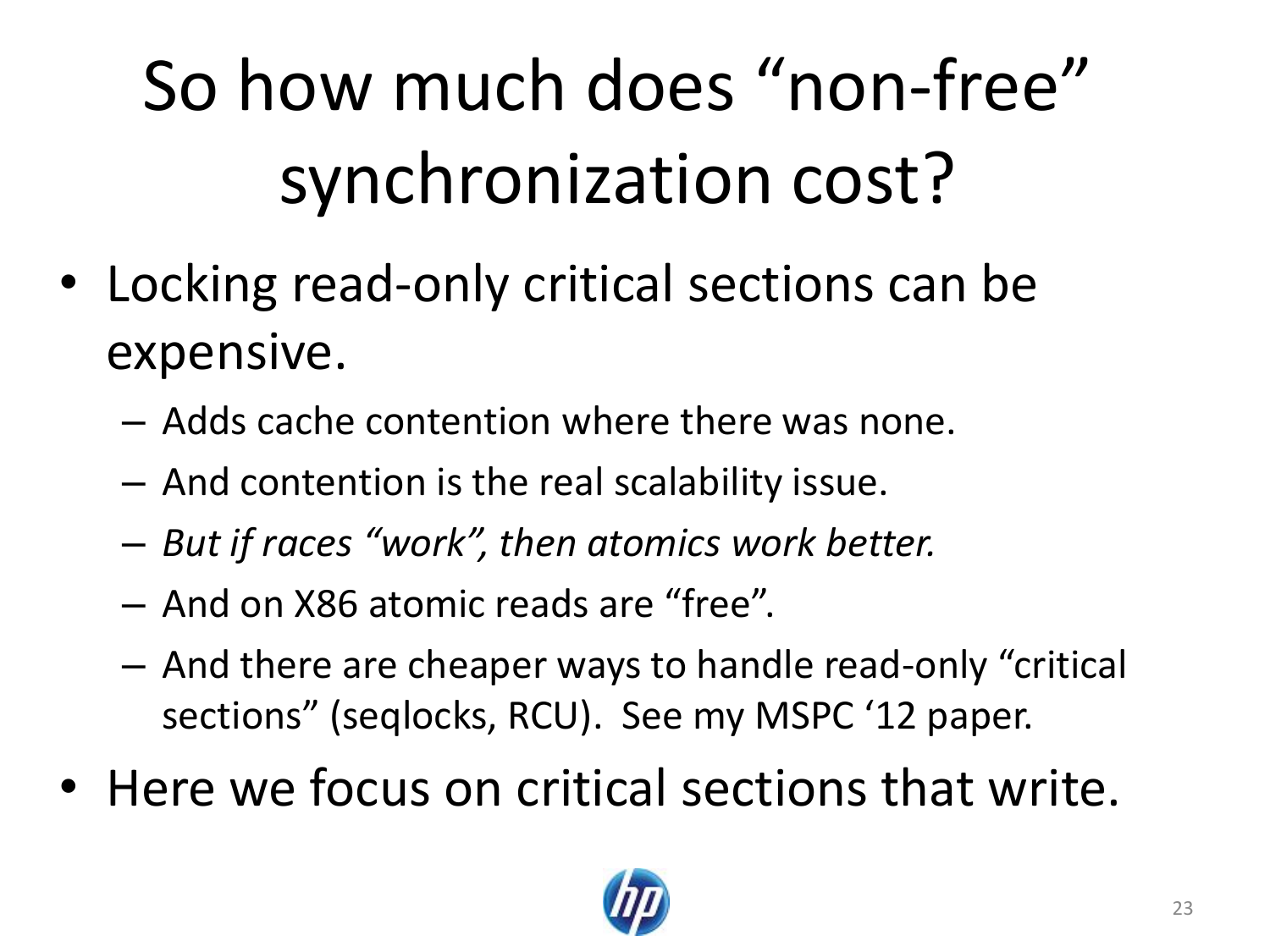# Simple benchmark

• Sieve of Eratosthenes example from PLDI 05 paper, modified to write unconditionally:

for  $(my\_prime = start; my\_prime < SQRT; ++my\_prime)$ 

```
 if (!get(my_prime)) {
  for (multiple = my_prime;multiple < MAX; multiple += my_prime)
     set(multiple);
 }
```
- Ran on 8 processors x 4 core x86 AMD machine.
- C++11 atomic-equivalents hand-generated.
- *Lock individual accesses.*

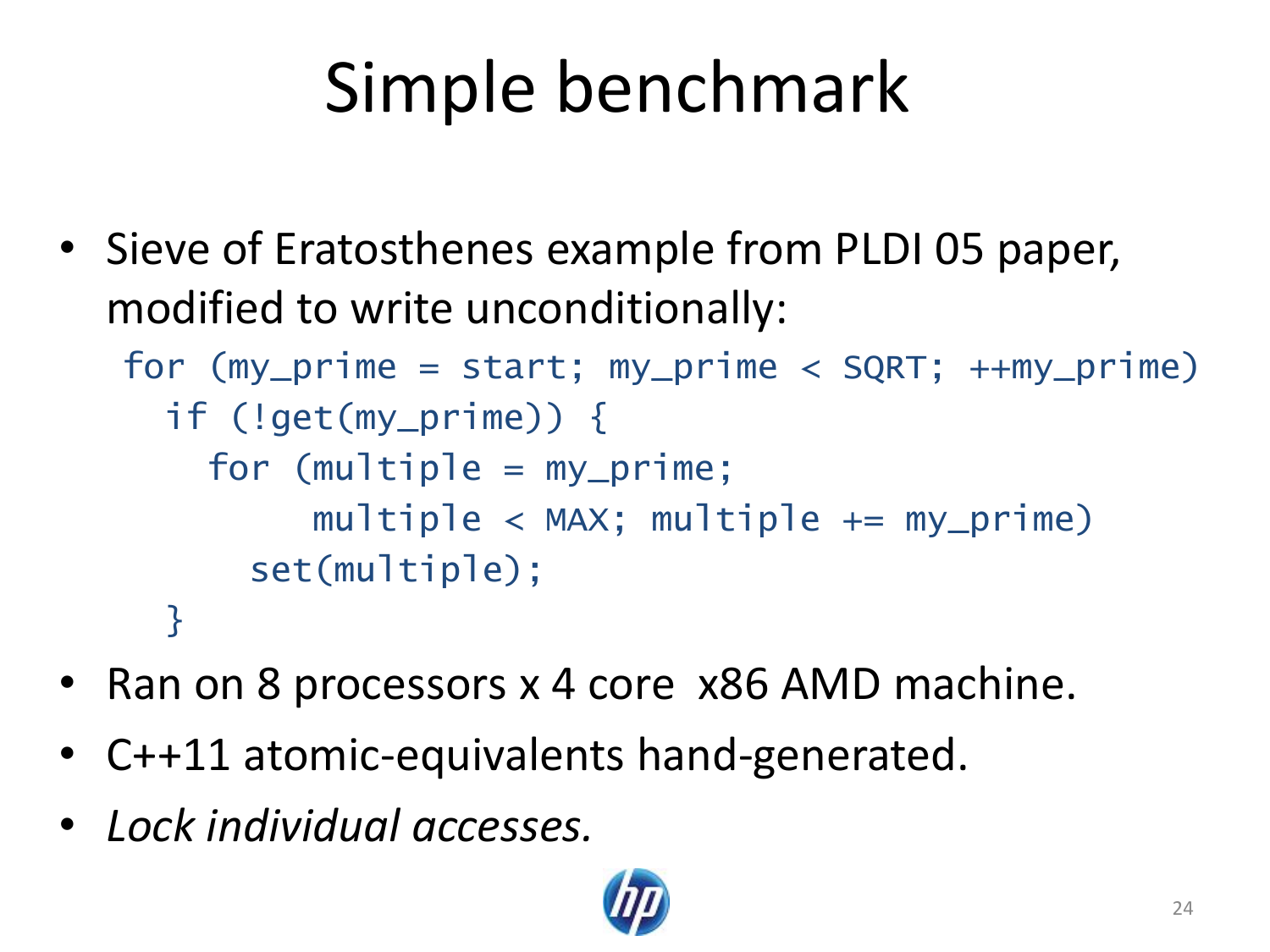# Time for  $10<sup>8</sup>$  primes, 1 and 2 cores



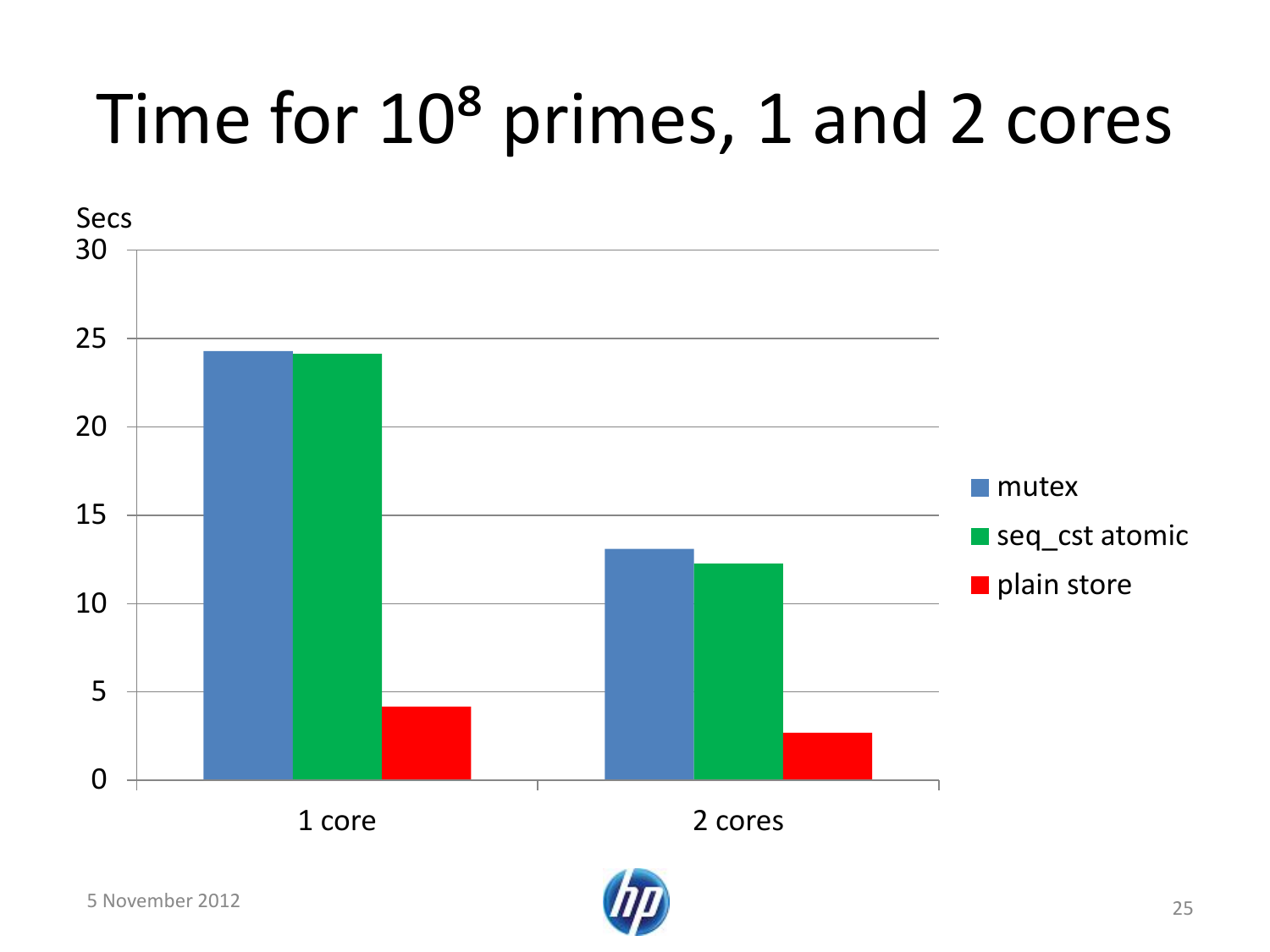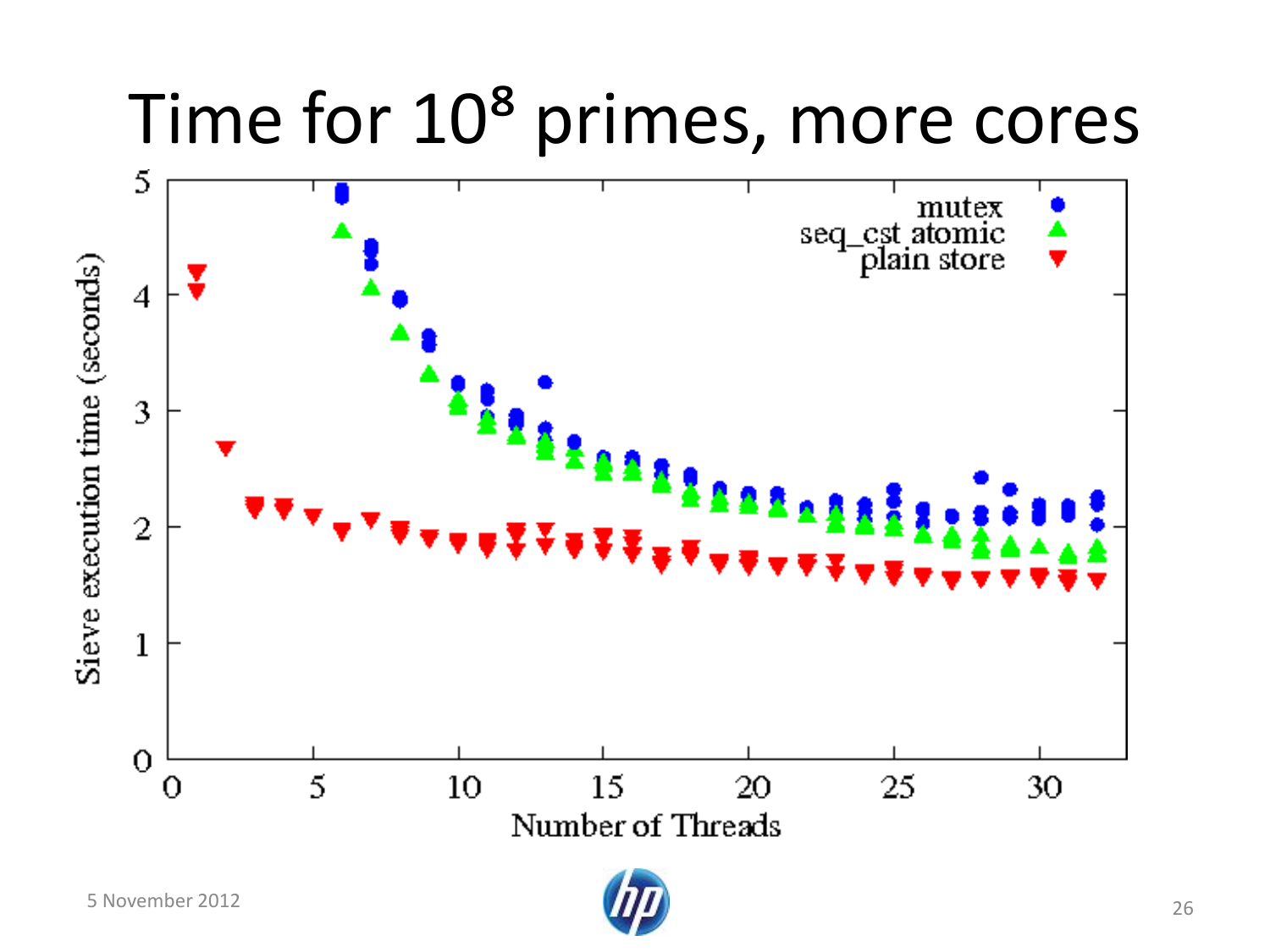# Why?

- Conjecture: Memory-bandwidth limited.
- memory\_order\_seq\_cst adds mfence instruction to store.
	- Approximate effect: Flush store buffer.
		- Local; no added memory traffic.
- Locking adds fences + some memory traffic.
	- Locks are much smaller than bit array. (hashed)
	- Tuned to minimize memory bandwidth and contention.
	- Also mostly local, parallelizable overhead.

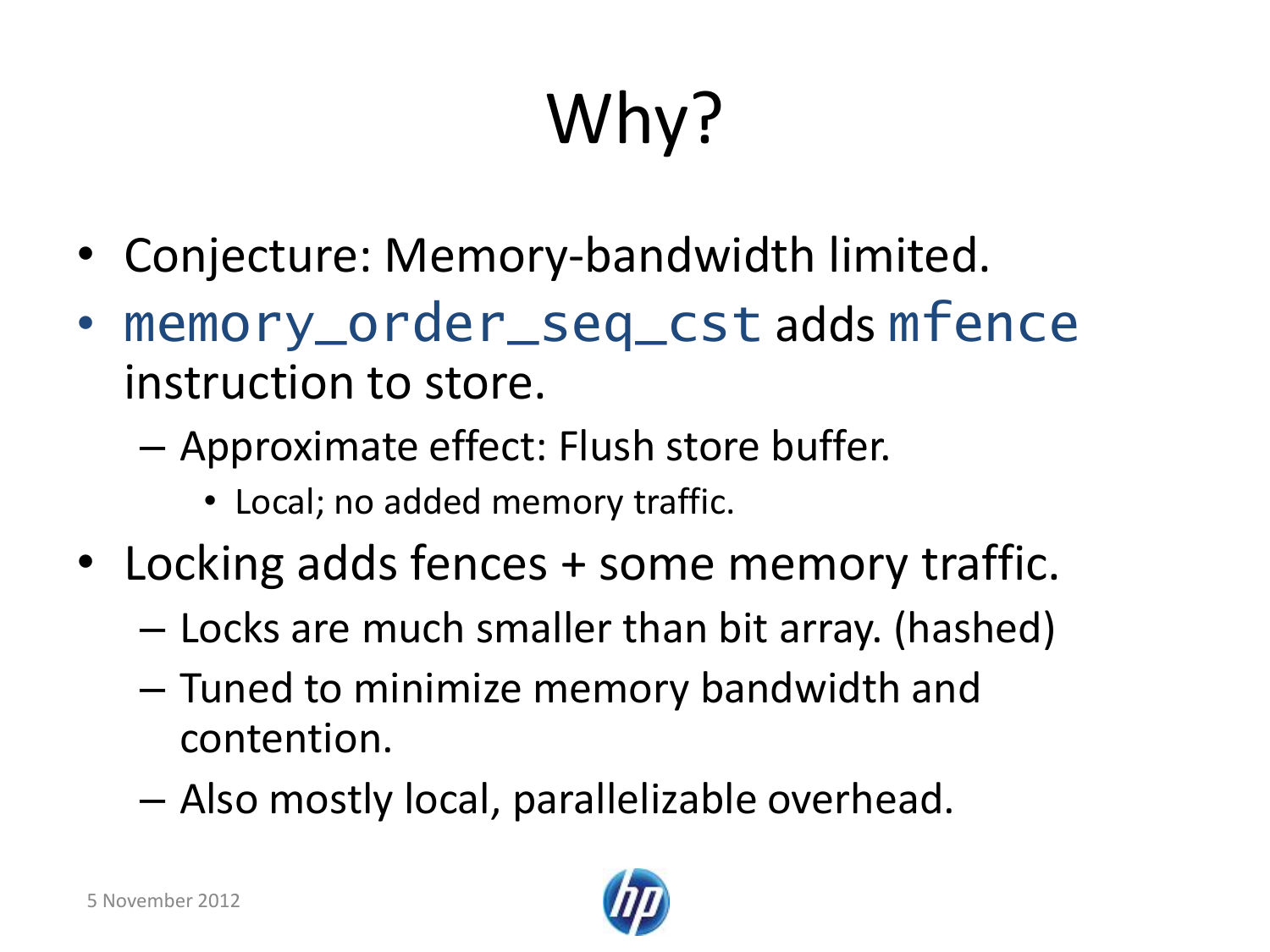